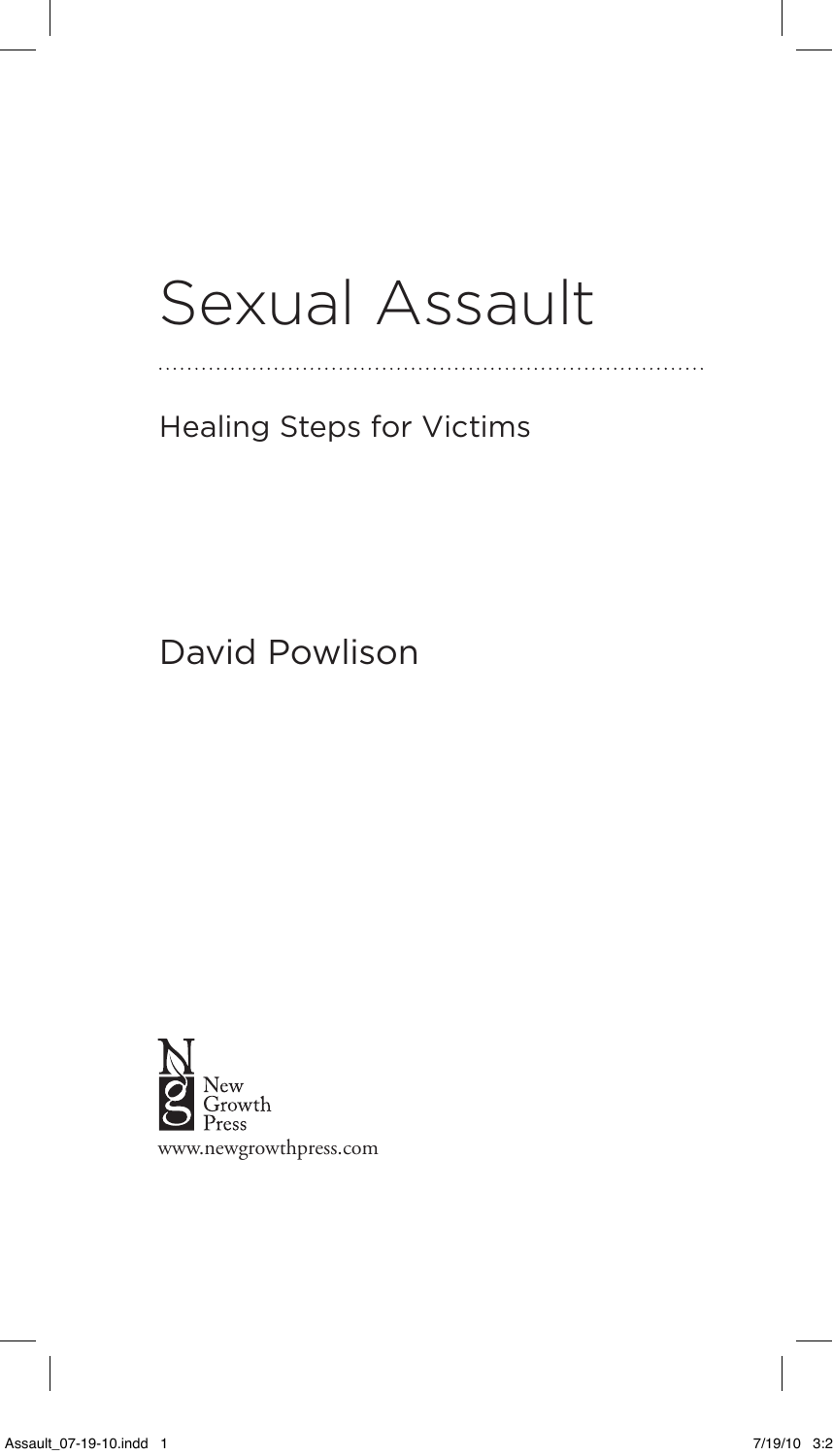exual assault is an invasive event of traumatic evil. You were victimized, and now you are suffering.

Before we talk about anything else, you need to know that God is extremely tender toward victims. Many psalms are the heart cries of those who suffer at the hands of others. The broken, the needy, the poor, the afflicted, the helpless, and the innocent pour forth words describing their experiences. You, too, can pour out your heart. God hears. The God and Father of Jesus Christ cares. You too are on his heart.

He cares about your experience of grave stress and evil. His own Son, although he didn't experience violence in a sexual form, was a victim of violent assault. No matter how awful your attack, no matter how long and slow your recovery, God is your Redeemer. He is able to redeem terrible wrongs and make them right. "He heals the brokenhearted and binds up their wounds" (Psalm 147:3). He is willing and able to make broken things whole. He is able to help you.

## What Is Sexual Assault?

Sexual assault is a crime of power, domination, and control that uses sex. If you haven't already reported your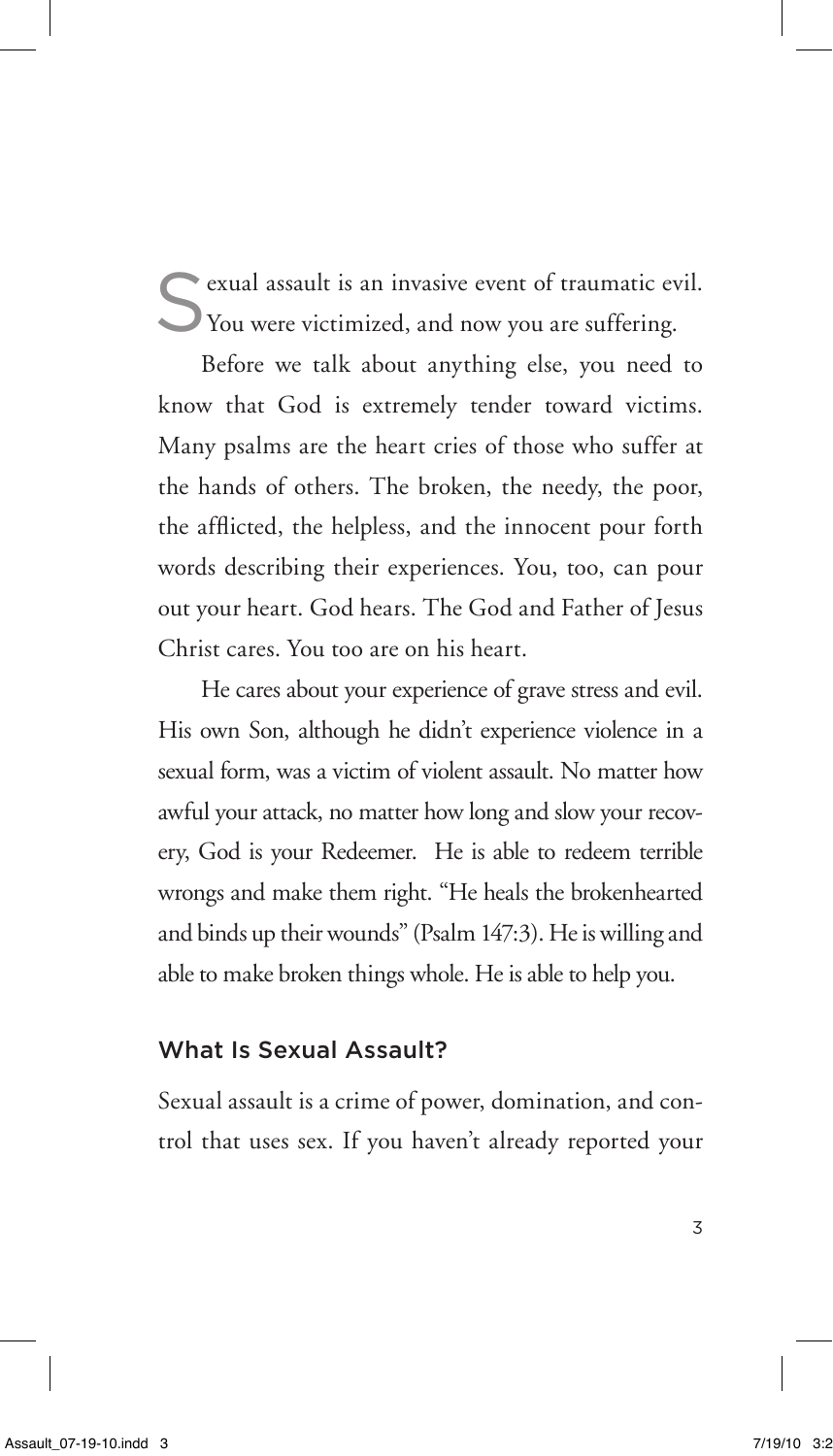assault to the police and sought medical help, please do so. If your assault happened a long time ago and you are not sure how to handle that, find a trusted friend, counselor, or pastor to talk through what your next steps should be. This minibook is written to help you rebuild. Getting appropriate legal and medical help is one step to getting the practical care you need.

Sexual assault is not only a crime in the legal sense, it is an evil before the face of God. It is an act of extreme violence and aggression. The strong overpower the weak.

Sexual assault is a life-changing event. A violent assault awakens some of the most painful, horrifying emotions that humans are capable of. Terror, shock, unbearable pain, overwhelming helplessness, and vulnerability are just some of the feelings you may experience. Such powerful feelings don't just go away. They affect every area of your life. Here are some ways that sexual assault victims typically suffer and struggle:

**• Numbness.** Life can feel unreal. "Normal" doesn't feel natural when something so wrong has happened.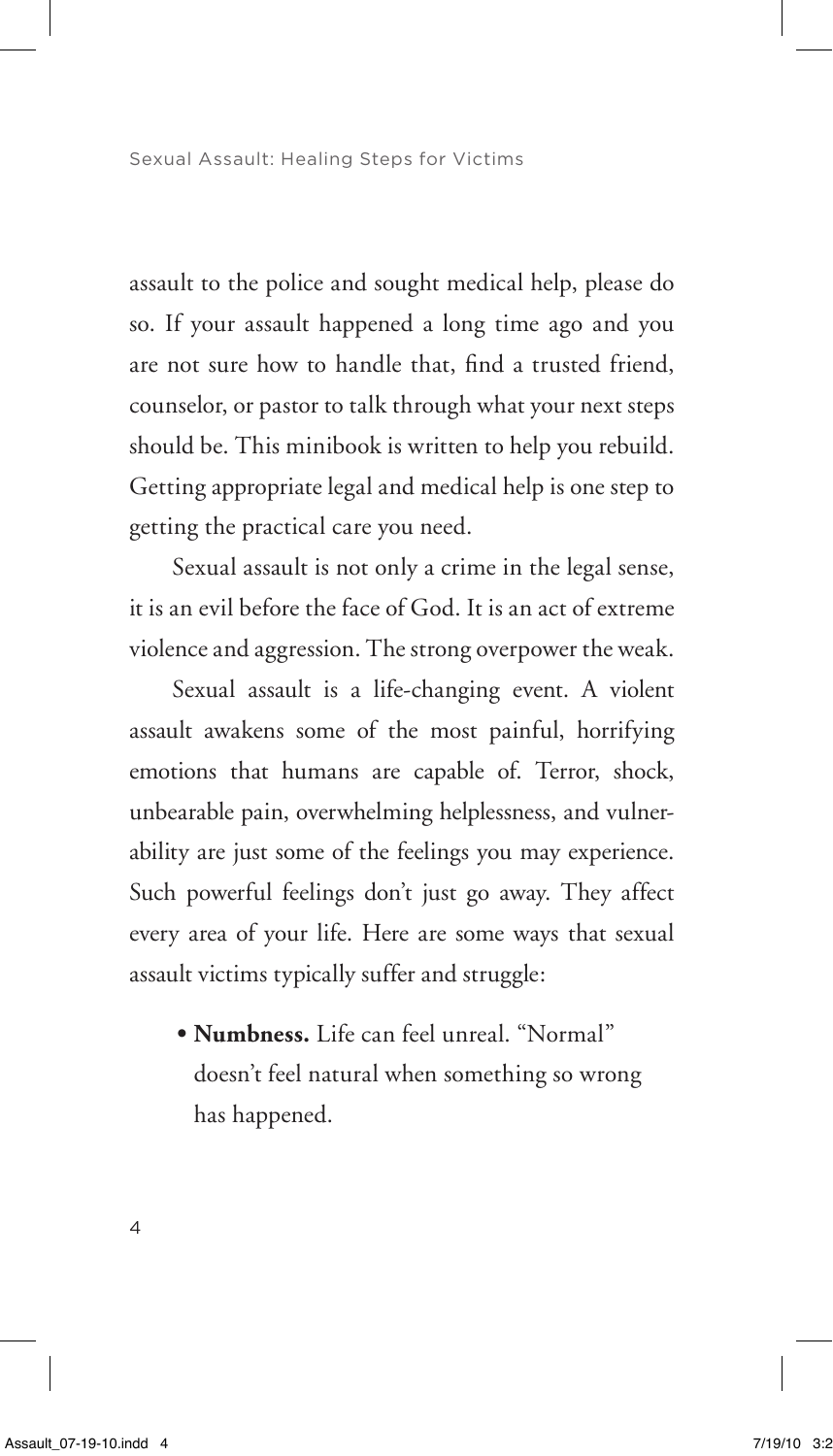- Fear. Most likely you are haunted by fearsof your memories, of people, of being alone, of dating, of intimacy.
- **• Worry.** You might have some concrete worries sexually transmitted diseases and pregnancy are two possible ones.
- **Anger.** This is an entirely appropriate response to the great evil you suffered. But when anger gets infected, then bitterness and hatred can become all-consuming and destructive.
- **• Relationships.** Your relationships are affected. Perhaps you are having a hard time trusting anyone. Who do you tell? How much do you tell? Who can help?
- **• Shame.** Even though you were the one who was victimized, it's common to feel a deep sense of shame and uncleanness. You feel dirtied by the evil of another.
- **• Regret and Self Blame.** You might be thinking, *If only…* (If only I hadn't done this…If only I hadn't been in that place) and *Why did I…?* (Why did I do that? Why didn't I do this?)